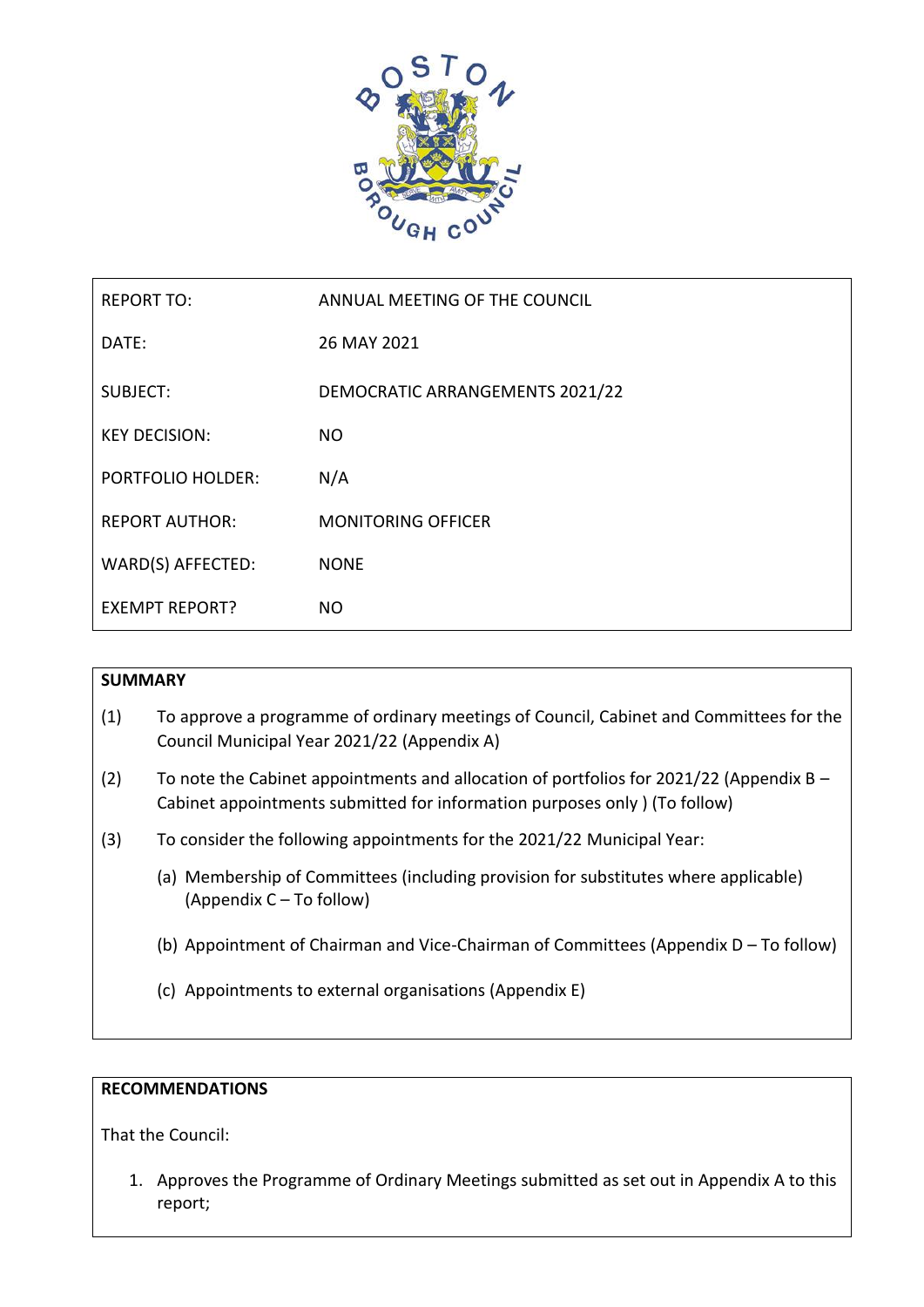- 2. Notes the appointment of the Cabinet and allocation of portfolios as set out in Appendix B (to follow);
- 3. Approves the membership of the Committees and arrangements for substitutes in accordance with the nominations received at the Annual Meeting of the Council as set out in Appendix C (to follow). Such appointees to hold office whilst they remain Members of the Council, until the next Annual Meeting of the Council, or until the appointment of their successors;
- 4. Appoints Chairmen and Vice-Chairmen of Committees in accordance with the nominations received at the Annual Meeting of the Council. Such appointees to hold office whilst they remain Members of the Council, until the next Annual Meeting of the Council, or until the appointment of their successors;
- 5. Appoints Members to serve as the Council's representatives on those external organisations where the Council is the appointing body (set out in Appendix E)

# **REASONS FOR RECOMMENDATIONS**

To establish a democratic decision making process for the municipal year 2021/22 in accordance with the provisions set out in the Council's Constitution.

## **OTHER OPTIONS CONSIDERED**

Not to approve the Programme of Meetings and Membership of Committees and not to appoint the Chairmen and Vice-Chairmen of Committees and representatives to external organisations.

## **REPORT**

## **1. Introduction**

1.1 Members are requested to make the appropriate determinations regarding the Programme of Meetings and appointments for the Municipal Year 2021/22. Further information in each case is set out below.

## **2. Programme of Meetings 2021/22**

- 2.1 When considering the Programme, Members should note the following:-
	- That although Call-In Meetings have been included in the Programme of Meetings so that Members will be aware of when they may occur, these meetings will only take place if a Call-In Notice is submitted within the timescale specified in the Constitution. In the event that a Call-In Notice is not received the scheduled meeting will not take place.
	- A BTAC planning sub-committee was set up in May 2017 to consider major planning applications within the BTAC area. For diary planning purposes, the dates for the subcommittee meetings are included in the Programme of Meetings, but will only be held when activated by the call-in process.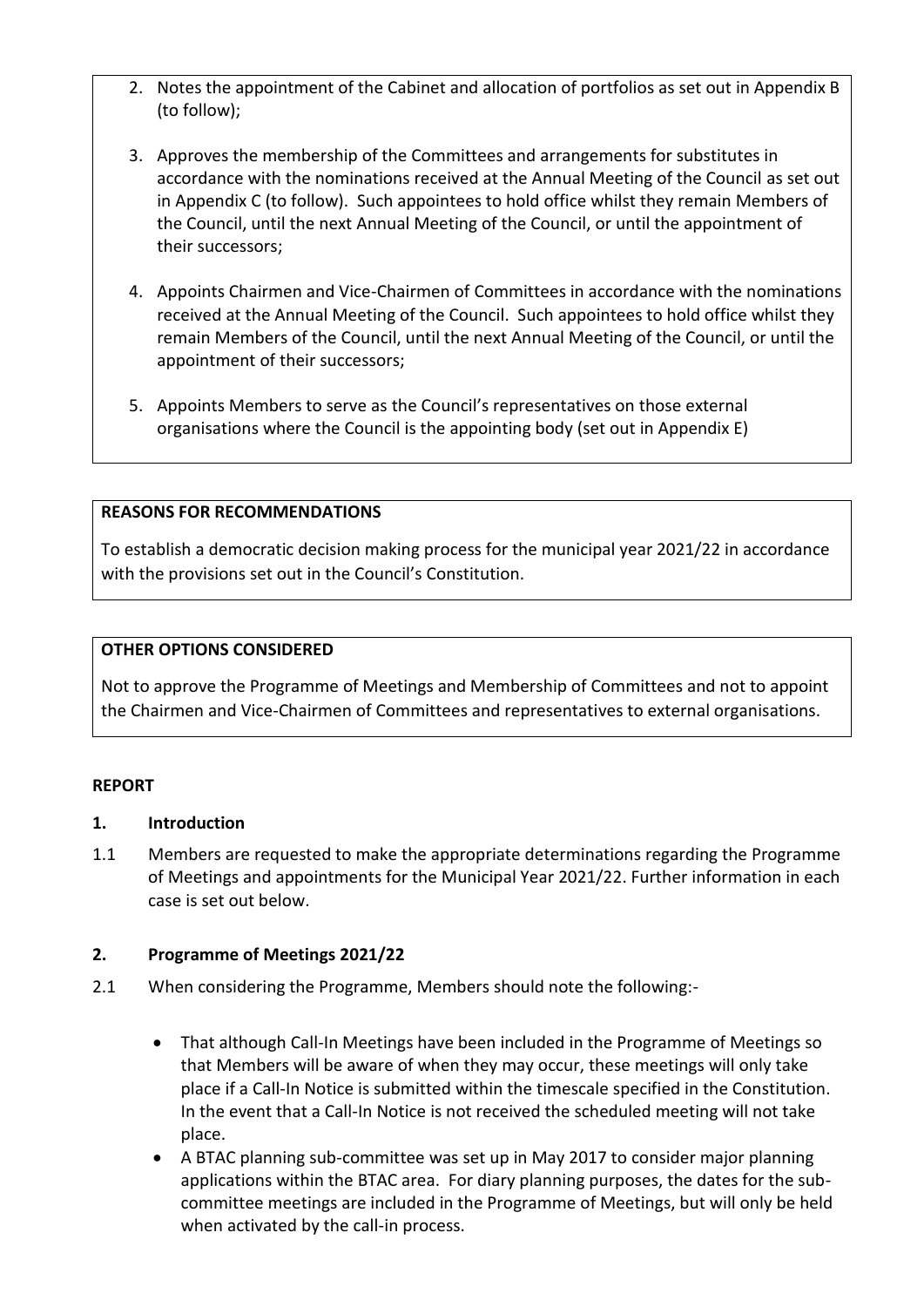It may be necessary during the course of the year to add special meetings or to make amendments to the Programme. Such amendments will be kept to a minimum.

# 2.2 **The Council is recommended to approve the Programme of Ordinary Meetings as set out in APPENDIX A attached to this report.**

# **3**. **Cabinet Appointments and Allocations of Portfolios**

3.1 In accordance with the Executive Arrangements adopted by the Council, the Leader has to be formally appointed by the Council. The Leader then appoints Members to serve on the Cabinet and allocates portfolios as set out in Appendix B of the report, which is submitted for information purposes only. **(Appendix B to follow).**

# **4. Membership of Committees and Panels (with named substitutes where appropriate)**

- 4.1 A list of nominations for the Committees (including named substitutes where appropriate) as put forward by the respective Group Leaders, is set out at **Appendix C (to follow).**
- 4.2 It is proposed to increase the number of seats on the Audit and Governance Committee from 9 to 11 to allow all political groups to have representation.
- 4.3 Similarly, it is proposed to increase the membership of the Licensing/Regulatory and Appeals Committee from 11 to 13, to provide a larger pool of members to draw from for sitting on Licensing Hearings.
- 4.4 In accordance with the Memorandum of Agreement for the Strategic Alliance with East Lindsey DC, a Joint Chief Officers Employment Panel and a Joint Appeals Appointment Committee has been included in the constitution of committees for 2021/22. The two authorities have 4 seats each on both bodies appointed in accordance with political balance.
- **4.5 The Council is recommended to approve the membership of Committees for 2021/2022. Where appropriate the proposed allocation and distribution of seats complies with the political balance requirements of the Local Government and Housing Act 1989. In other cases the allocation of seats is governed by the Constitution or Council resolution.**
- 4.6 Licensing / Regulatory and Appeals Committee. The membership of the two committees is identical so that continuity can be achieved. Members should note that the Regulatory Committee will meet approximately four times per year and, for the convenience of Members, will meet on the rising of the Licensing Committee. No substitutes are to be allowed on either Committee. Although no substitutes are permitted on either of these committees, this constraint is reflected in the size of both committees (13 members each). Professional advice is that substitution should not be permitted on Licensing Committees. Recent case law also suggests that members of the Executive should not sit on a Committee that discharges 2003 licensing functions.
- 4.7 The Constitution provides for substitutes (where applicable) as follows:-

"For the Planning Committee, the Council will appoint the same number of named substitutes in respect of each political group as that group holds ordinary seats on those committees, up to a maximum of 2."

It is recommended that there be named substitutes for the Audit and Governance Committee as Members are required to undertake specific training prior to sitting on the Committee.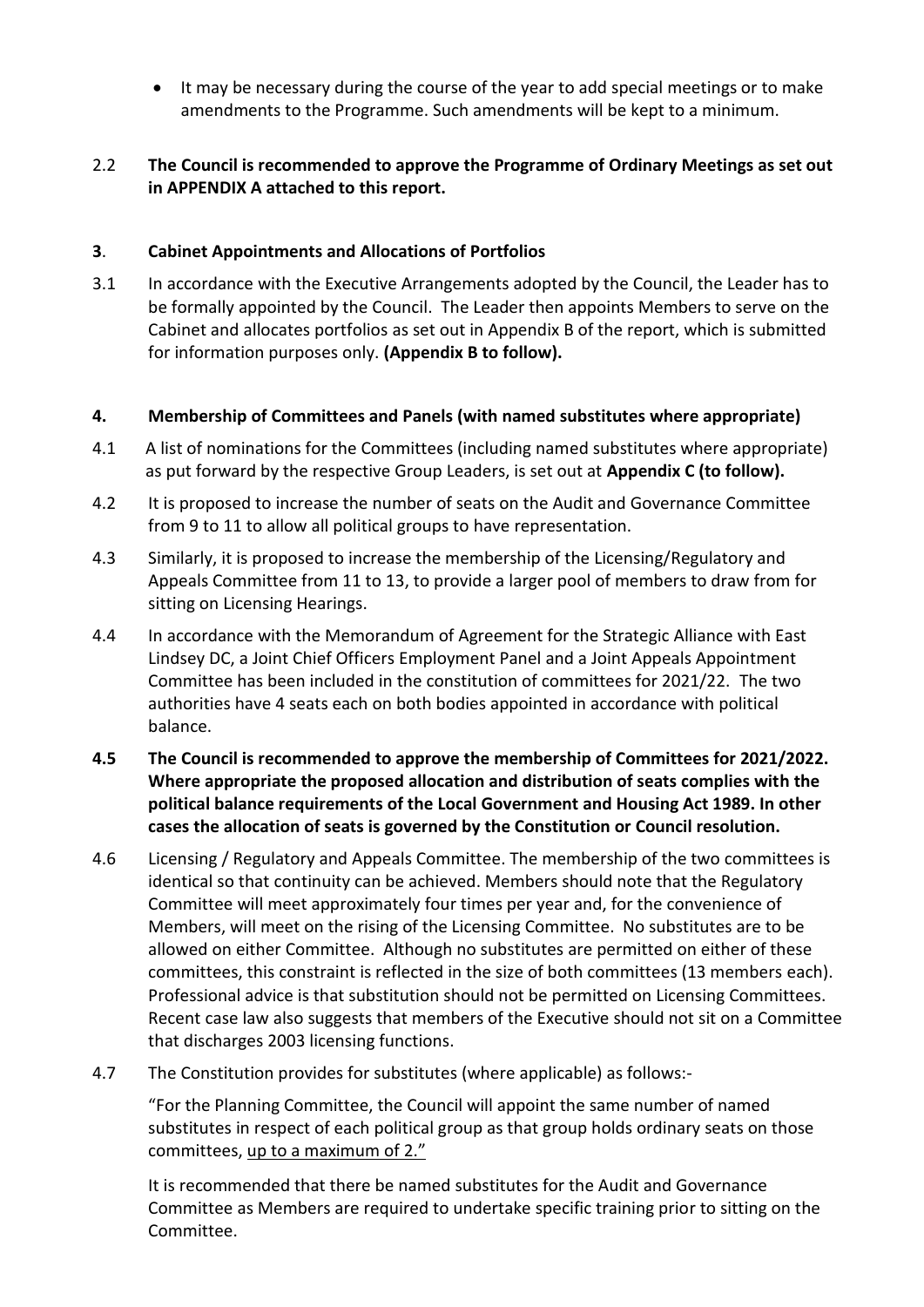Open substitution will be permitted in the case of other Member groups and bodies (i.e. committees, panels, consultative committees and working groups) provided the appropriate form is completed prior to the meeting.

Substitute Councillors will not be permitted for meetings of the Cabinet.

# **5. Appointment of Chairmen and Vice-Chairmen**

- 5.1 A list of the nominations for the positions of Chairmen and Vice-Chairmen of Committees is attached at **Appendix D (to follow)**.
- 5.2 Members are reminded that District Audit has previously recommended that at least one Chairmanship of the Scrutiny Committees should be allocated to an opposition group member.
- 5.3 This arrangement is reflected in the Scrutiny and Policy Development Protocol agreed by Council, which states:

"Where a majority group (or coalition) controls the Council, the Chairman of the Overview and Scrutiny Committee should be from an opposition group."

- **5.4 The Council is recommended to appoint Chairmen and Vice-Chairmen of Committees for 2021/22 in accordance with the nominations received at the Annual Meeting of the Council; to hold office until the next Annual Meeting of the Council, or until the appointment of their successors.**
- 5.5 The remainder of the appointments of Chairmen and Vice Chairmen will be made at the first meeting of the appropriate committee, i.e. BTAC and the Councillor Development Group.

# **6. Appointments to External Organisations**

- 6.1 All Members of the Council, via the Political Group Leaders or individually, have been invited to indicate their interest in being considered for annual appointment/ reappointment as the Council's representative on the various external organisations on which the Borough Council is represented.
- 6.2 Expressions of interest received to date in the appointments reserved for Full Council are set out in **Appendix E**.
- **6.3 The Council is recommended to appoint representatives to serve on the external organisations listed in Appendix E; such appointments to hold good only whilst they remain Members of the Council, until the next Annual Meeting of the Council, or until the appointment of their successors.**

# **FINANCIAL IMPLICATIONS**

None.

## **LEGAL IMPLICATIONS**

To meet the provisions of the Local Government Act 1972 and the Council's Constitution.